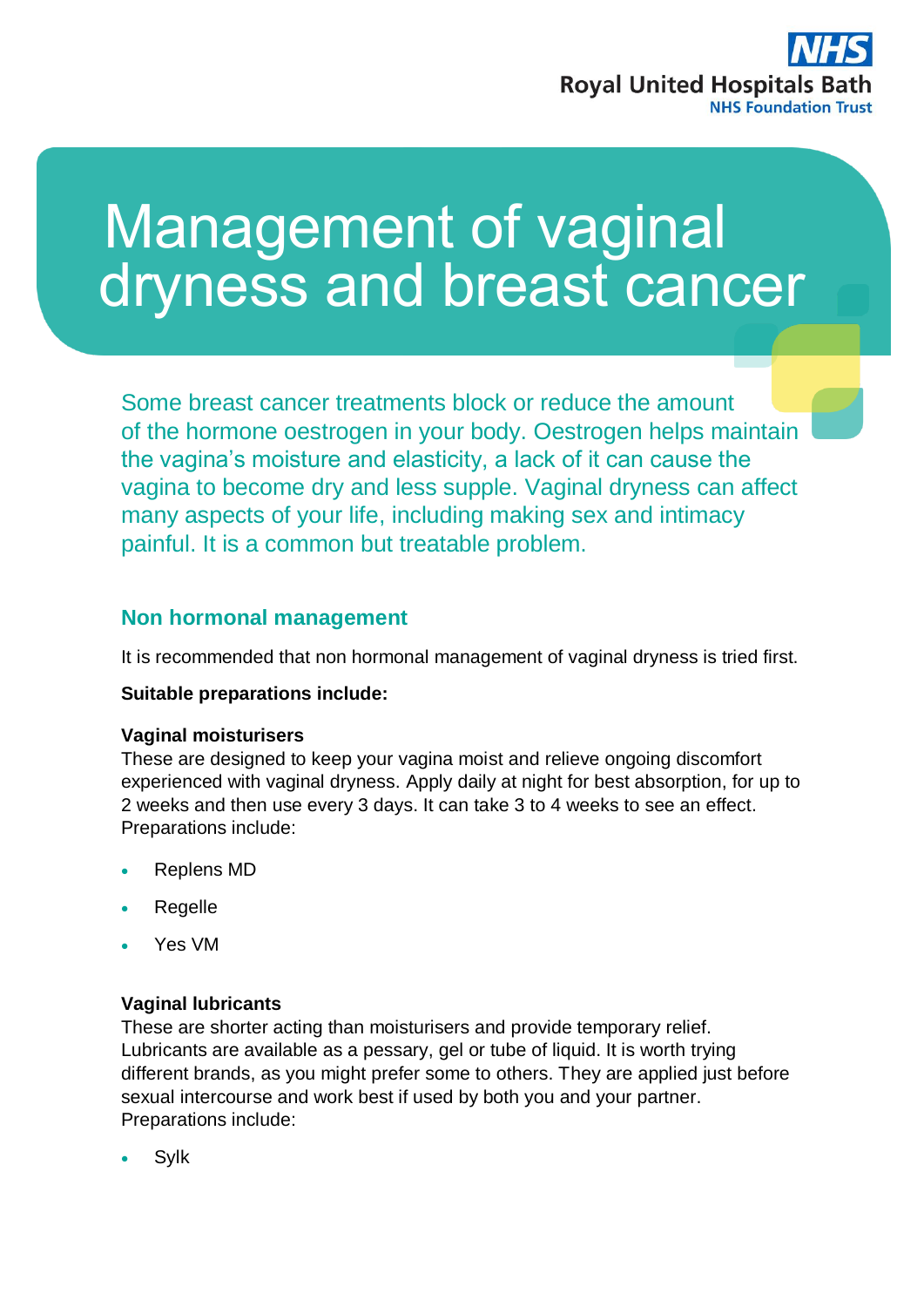- Astroglide
- Yes lubricant
- Replens lubricant

Many people have heard of KY jelly, but this is not a particularly effective lubricant.

## **Emollients**

Preparations including Zerocream, Zerobase and Cetraban are suitable to wash with, instead of using soaps and shower gels, which can cause dryness and irritation to the genitals and vagina.

**Vaginal moisturisers and lubricants can be purchased over the counter or online. Emollients can also be purchased over the counter but your GP can prescribe these if necessary. Many websites send free samples, so try a few and see what works for you and your partner. Always check the ingredients in case you are allergic to them.**

# **Other recommendations**

- Sexual intercourse, if comfortable for you, can stimulate blood flow to the vagina and help maintain suppleness and elasticity. Regular use of dilators or vibrators may also help.
- Doing regular pelvic floor exercises increases blood flow and relaxes the pelvic muscles. Being able to relax these muscles will ease pain during sex or intimacy and for procedures such as cervical screening
- Stop any irritants such as using highly perfumed soaps, washing powders, fabric conditioners, toilet paper and sanitary products.
- Wear cotton underwear and avoid wearing tight clothing for long periods of time.
- Drinking plenty of water will keep your body, including your vagina, hydrated
- Stop smoking, as this reduces blood flow to the genital area and vagina
- If you are due cervical screening and are experiencing vaginal dryness, tell the nurse or doctor beforehand so they are aware.
- Vaginal dryness / irritation can be caused by infection, so please get this checked by your GP

Ŧ